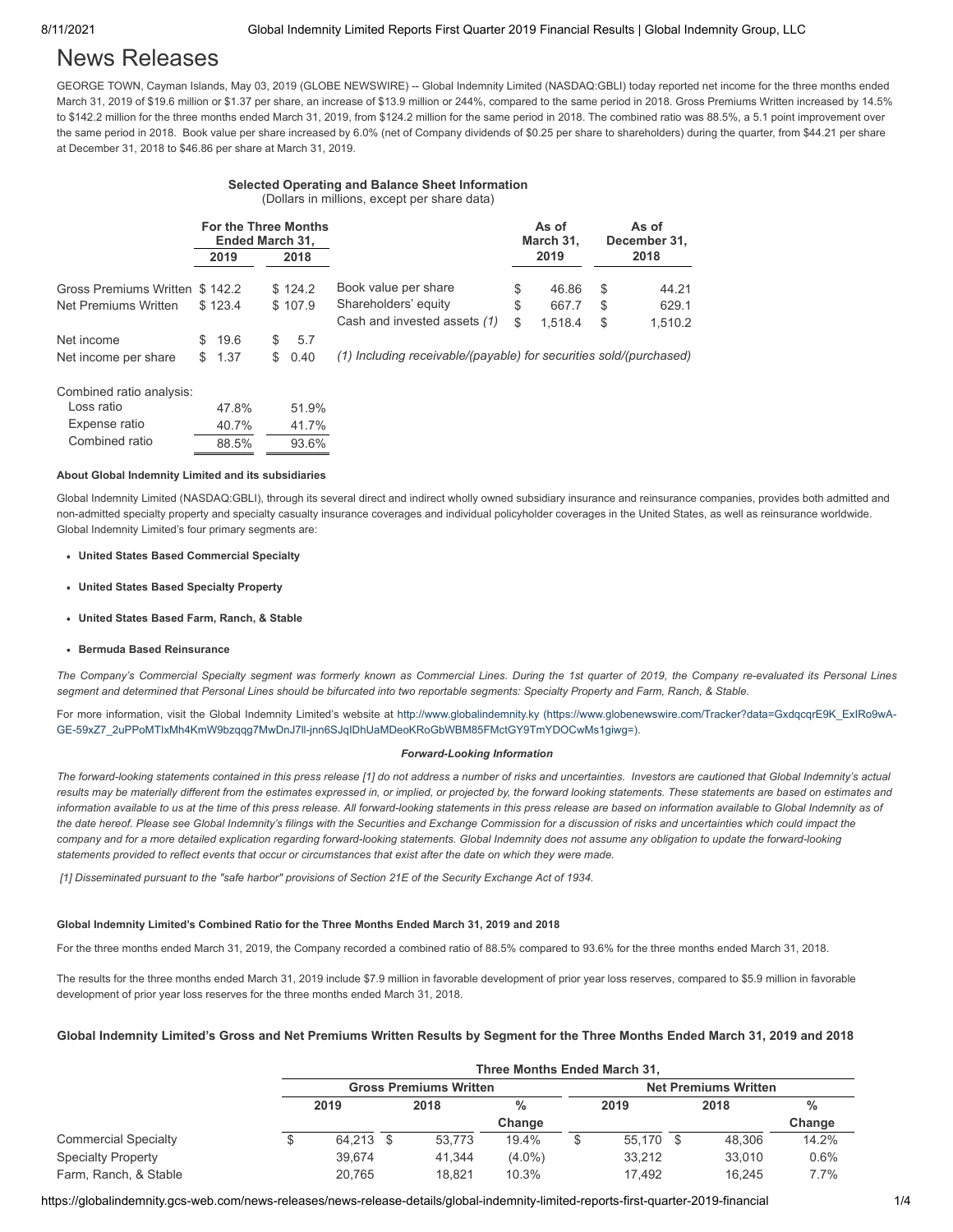8/11/2021 Global Indemnity Limited Reports First Quarter 2019 Financial Results | Global Indemnity Group, LLC

| $\overline{\phantom{a}}$<br>Reinsurance |     | $-10$<br>.549        | 10.309           | 70.2% | 542.                                | 10.309      | 70.00<br>70.Z% |
|-----------------------------------------|-----|----------------------|------------------|-------|-------------------------------------|-------------|----------------|
| Total                                   | -15 | $\Omega$<br>$\Delta$ | $+24^{-}$<br>124 | 14.5% | $\sim$<br>$\lambda$<br><br>∠∪<br>٠. | 107<br>.870 | $+4\%$         |

Note: Tables Follow

## **GLOBAL INDEMNITY LIMITED CONSOLIDATED STATEMENTS OF OPERATIONS**

(Unaudited)

(Dollars and shares in thousands, except per share data)

|                                                   |    | <b>For the Three Months</b><br>Ended March 31,<br>2019 |                                           |          |  |  |
|---------------------------------------------------|----|--------------------------------------------------------|-------------------------------------------|----------|--|--|
|                                                   |    | 2018                                                   |                                           |          |  |  |
| Gross premiums written                            | \$ | 142,201                                                | \$                                        | 124,247  |  |  |
| Net premiums written                              | \$ | 123,416                                                | $\, \, \raisebox{12pt}{$\scriptstyle \$}$ | 107,870  |  |  |
| Net premiums earned                               | \$ | 122,089                                                | \$                                        | 108,002  |  |  |
| Net investment income                             |    | 7,219                                                  |                                           | 11,404   |  |  |
| Net realized investment gains (losses)            |    | 10,390                                                 |                                           | (316)    |  |  |
| Other income                                      |    | 488                                                    |                                           | 554      |  |  |
| <b>Total revenues</b>                             |    | 140,186                                                |                                           | 119,644  |  |  |
| Net losses and loss adjustment expenses           |    | 58,321                                                 |                                           | 56,072   |  |  |
| Acquisition costs and other underwriting expenses |    | 49,743                                                 |                                           | 45,003   |  |  |
| Corporate and other operating expenses            |    | 3,205                                                  |                                           | 9,260    |  |  |
| Interest expense                                  |    | 5,023                                                  |                                           | 4,861    |  |  |
| Income before income taxes                        |    | 23,894                                                 |                                           | 4,448    |  |  |
| Income tax expense (benefit)                      |    | 4,294                                                  |                                           | (1, 253) |  |  |
| <b>Net income</b>                                 | \$ | 19,600                                                 | \$                                        | 5,701    |  |  |
| Weighted average shares outstanding-basic         |    | 14,154                                                 |                                           | 14,055   |  |  |
| Weighted average shares outstanding-diluted       |    | 14,315                                                 |                                           | 14,286   |  |  |
| Net income per share - basic                      | \$ | 1.38                                                   | \$                                        | 0.41     |  |  |
| Net income per share - diluted                    | \$ | 1.37                                                   | \$                                        | 0.40     |  |  |
| Cash dividends declared per share                 | S  | 0.25                                                   | \$                                        | 0.25     |  |  |
| Combined ratio analysis: (1)                      |    |                                                        |                                           |          |  |  |
| Loss ratio                                        |    | 47.8%                                                  |                                           | 51.9%    |  |  |
| Expense ratio                                     |    | 40.7%                                                  |                                           | 41.7%    |  |  |
| Combined ratio                                    |    | 88.5%                                                  |                                           | 93.6%    |  |  |
|                                                   |    |                                                        |                                           |          |  |  |

*(1) The loss ratio, expense ratio and combined ratio are GAAP financial measures that are generally viewed in the insurance industry as indicators of underwriting profitability. The loss ratio is the ratio of net losses and loss adjustment expenses to net premiums earned. The expense ratio is the ratio of acquisition costs and other underwriting expenses to net premiums earned. The combined ratio is the sum of the loss and expense ratios.*

## **GLOBAL INDEMNITY LIMITED CONSOLIDATED BALANCE SHEETS**

(Dollars in thousands)

| <b>ASSETS</b>                                                                                                                                   | (Unaudited)<br>March 31, 2019 |                      |  | December 31, 2018    |  |  |
|-------------------------------------------------------------------------------------------------------------------------------------------------|-------------------------------|----------------------|--|----------------------|--|--|
| <b>Fixed Maturities:</b>                                                                                                                        |                               |                      |  |                      |  |  |
| Available for sale securities, at fair value<br>(amortized cost: 2019 - \$1,291,128 and 2018 - \$1,257,830)<br>Equity securities, at fair value | \$                            | 1.294.555<br>142.534 |  | 1,235,155<br>124.747 |  |  |
| Other invested assets                                                                                                                           |                               | 48.705               |  | 50.753               |  |  |
| Total investments                                                                                                                               |                               | 1.485.794            |  | 1.410.655            |  |  |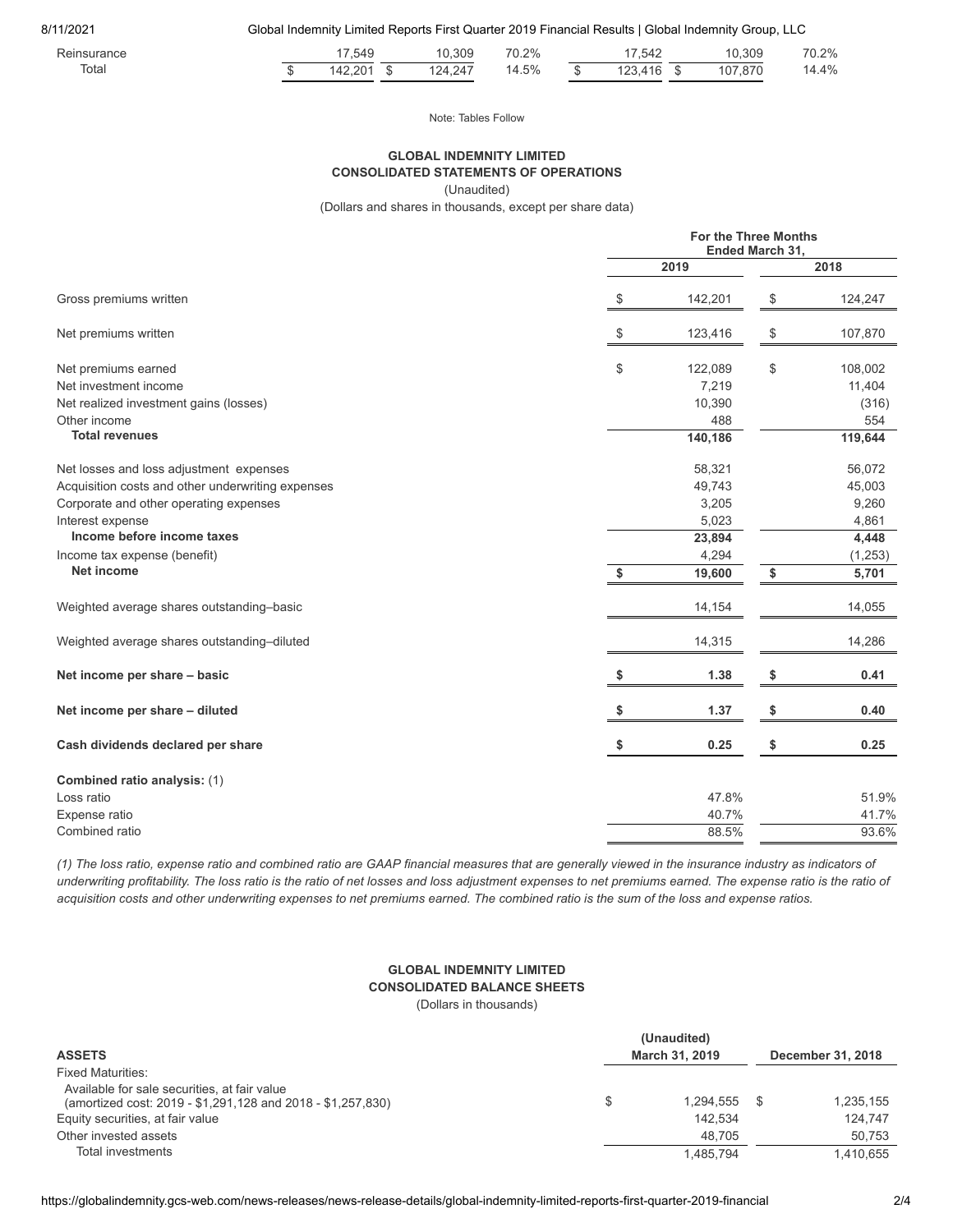## 8/11/2021 Global Indemnity Limited Reports First Quarter 2019 Financial Results | Global Indemnity Group, LLC

| Cash and cash equivalents       | 37,874    | 99,497    |
|---------------------------------|-----------|-----------|
| Premiums receivable, net        | 92.477    | 87,679    |
| Reinsurance receivables, net    | 102.346   | 114,418   |
| Funds held by ceding insurers   | 44,902    | 49.206    |
| Federal income taxes receivable | 11,069    | 10,866    |
| Receivable for securities sold  |           | 15        |
| Deferred federal income taxes   | 40,943    | 48,589    |
| Deferred acquisition costs      | 62,854    | 61,676    |
| Intangible assets               | 21,888    | 22,020    |
| Goodwill                        | 6.521     | 6.521     |
| Prepaid reinsurance premiums    | 19,041    | 20,594    |
| Other assets                    | 59,199    | 28,530    |
| <b>Total assets</b>             | 1.984.908 | 1,960,266 |
|                                 |           |           |

## **LIABILITIES AND SHAREHOLDERS' EQUITY**

| Liabilities:                               |               |           |
|--------------------------------------------|---------------|-----------|
| Unpaid losses and loss adjustment expenses | \$<br>645.959 | 680.031   |
| Unearned premiums                          | 281.684       | 281,912   |
| Ceded balances payable                     | 14.573        | 14.994    |
| Payables for securities purchased          | 5.252         |           |
| Contingent commissions                     | 7.170         | 10.636    |
| Debt                                       | 294.581       | 288.565   |
| Other liabilities                          | 68.034        | 55.069    |
| <b>Total liabilities</b>                   | 1.317.253     | 1.331.207 |

### **Shareholders' equity:**

Ordinary shares, \$0.0001 par value, 900,000,000 ordinary shares authorized; A ordinary shares issued:10,223,976 and 10,171,954, respectively; A ordinary shares outstanding: 10,113,527 and 10,095,312, respectively; B ordinary shares issued and outstanding: 4,133,366 and 4,133,366,

| respectively                                                                    |           |           |
|---------------------------------------------------------------------------------|-----------|-----------|
| Additional paid-in capital (1)                                                  | 438.783   | 438.182   |
| Accumulated other comprehensive income (loss), net of taxes                     | 1.669     | (21, 231) |
| Retained earnings (1)                                                           | 231.176   | 215.132   |
| A ordinary shares in treasury, at cost: 110,449 and 76,642 shares, respectively | (3.975)   | (3,026)   |
| Total shareholders' equity                                                      | 667.655   | 629.059   |
|                                                                                 |           |           |
| Total liabilities and shareholders' equity                                      | 1.984.908 | .960.266  |

*(1) The Company historically repurchased and redeemed 20.2 million shares for a total of \$488 million. These share repurchases and redemptions are reflected through a \$488 million reduction of the Company's additional paid-in capital and retained earnings as of March 31, 2019 and December 31, 2018. Retained earnings are also net of \$18 million and \$14 million of cumulative historic Company dividends to shareholders as of March 31, 2019 and December 31, 2018, respectively.*

## **GLOBAL INDEMNITY LIMITED**

## **SELECTED INVESTMENT DATA**

(Dollars in millions)

|                                           | <b>Market Value as of</b> |             |                                  |         |  |  |
|-------------------------------------------|---------------------------|-------------|----------------------------------|---------|--|--|
|                                           |                           | (Unaudited) |                                  |         |  |  |
|                                           |                           |             | March 31, 2019 December 31, 2018 |         |  |  |
| <b>Fixed maturities</b>                   | \$                        | 1.294.6     | S                                | 1,235.2 |  |  |
| Cash and cash equivalents                 |                           | 37.9        |                                  | 99.5    |  |  |
| Total bonds and cash and cash equivalents |                           | 1,332.5     |                                  | 1,334.7 |  |  |
| Equities and other invested assets        |                           | 191.2       |                                  | 175.5   |  |  |
| Total cash and invested assets, gross     |                           | 1,523.7     |                                  | 1,510.2 |  |  |
| Payable for securities purchased          |                           | (5.3)       |                                  |         |  |  |
| Total cash and invested assets, net       | ደ                         | 1.518.4     | \$                               | 1.510.2 |  |  |